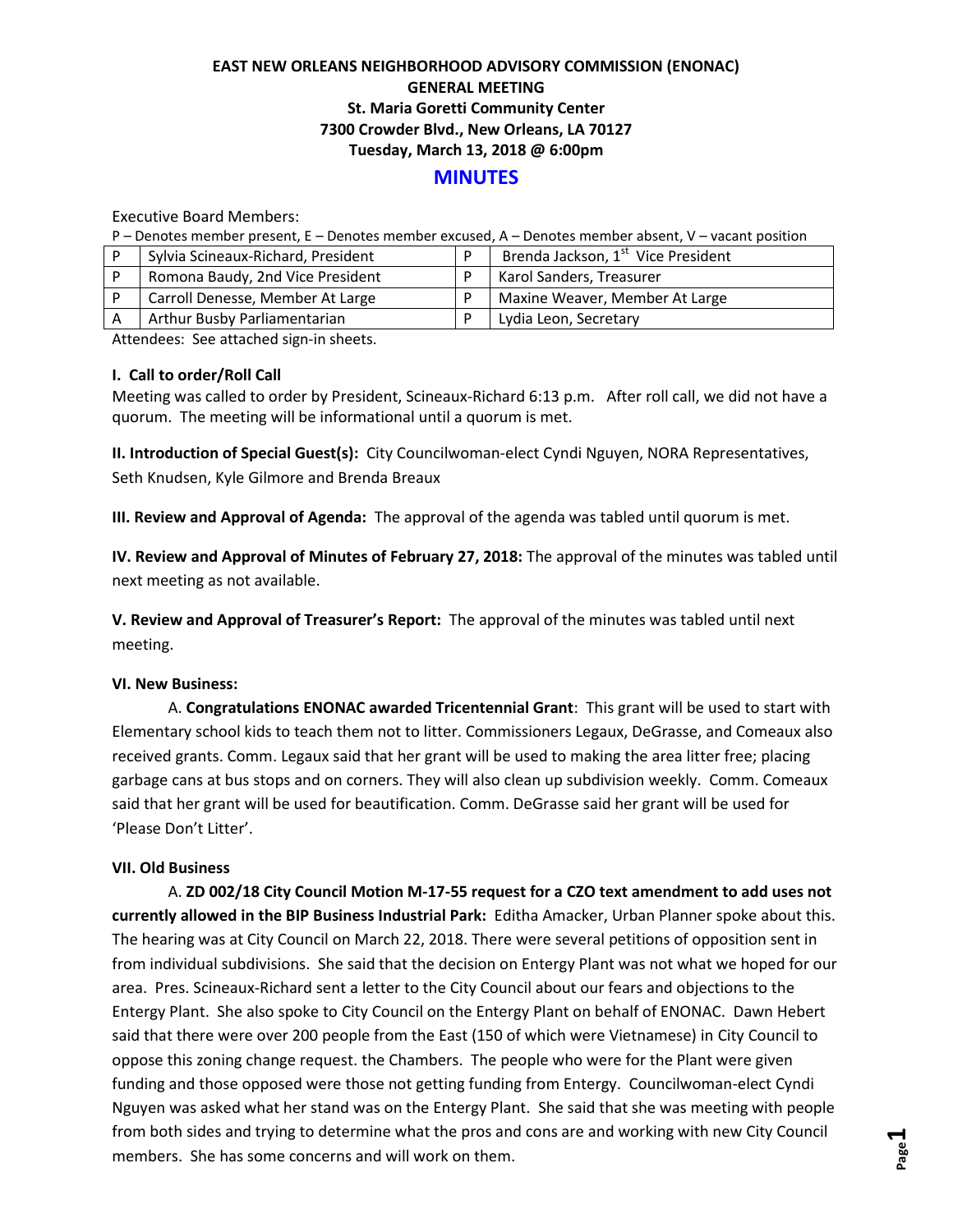Councilman Gray introduced the Motion to request the CZO text amendment to add light industrial (LI) uses to the Business Industrial Park (BIP). This would change our wetlands to Industrial which is against FEMA regulations for those wetlands which help protect us from flooding and storm surges. There will be a total of 57 uses added if LI amendment passes causing all kinds of industrial businesses to be able to build in that area near schools, churches and homes. They would not have to meet with the community to get resident input because it would be already a permitted use and there is nothing we would be able to do to change it. It directly affects Lake Bullard, Sherwood Forest, Village de l'Est and Fairway Estates. The City Council hearing is on March 22, 2018.

B. **CPC Hearing on ZD 040/18 request by Ray Ave. Baptist Church for zone change from residential to commercial at 4712 Ray Ave.:** It is on Tuesday, March 27, 2018 at 1:30pm at City Hall's Homeland Security Room. The community is not sure what is being done there and the meeting is to find out from the pastor of the church what are his plans if granted his request.

### **VIII. Community Info**

A. **NORA Single Family Home Designs:** Seth Knudsen said that there were 2 more houses on Sandalwood Street to be built. The design is by Iris Development who works in NOE on the lots on Sandalwood that they received from NORA. Construction has not started yet. Curtis Doucette and Carl Western are the contractors. Between 2013 and 2015, 4 lots were awarded to them by NORA that had been damaged by Katrina. They were remodeled and put back into real estate market. They said that they take energy efficiency very seriously; houses are well insulted, etc. They went around the neighborhood to see homes and tried to follow the styles already in the area. Pres. Scineaux-Richard asked that they consider building homes that are at least 1400 square feet instead of 1100 square feet to make it more spatially functional and attractive for a basic family size. They also said they will consider putting more windows on the houses because some residents stated they look like garages due to so few windows they have now.

### **We now have a quorum.**

**Approval of agenda:** Comm. Jackson moved to approve the agenda and Comm. Denesse seconded the motion. Motion passed without any objections.

Pres. Scineaux-Richard asked for a **motion on ZD 002/18.** Comm. Penny moved that a letter be sent in opposition to the request for text amendment to add uses to the BIP. The motion was seconded by Comm. Williams. The motion passed without any objections.

Comm. Ed Blouin stated that his mother passed recently. He thanked ENONAC for the sympathies that were extended to him and his family.

B. **Daughters of Charity** will have a 'Keeping Our Promises' Gala on Friday, March 23, 2018 at 8pm at Messina's at the Terminal. Tickets are \$100.

### **IX. Announcements**

A. **Coffee and Conversation** with Councilwoman-elect Cyndi Nguyen: There are two scheduled. One on Saturday, March 17, 2018 at 10am at the NOE Library. The second is scheduled for Tuesday, March 20 at 6pm at St. Maria Goretti Community Center.

B. **The Neighborhood Leaders Roundtable**: The Opioid Crisis is on Saturday, March 24, 2018 from 9-11am at Filmore in the Oaks, 1040 Filmore Ave. You must be registered to attend.